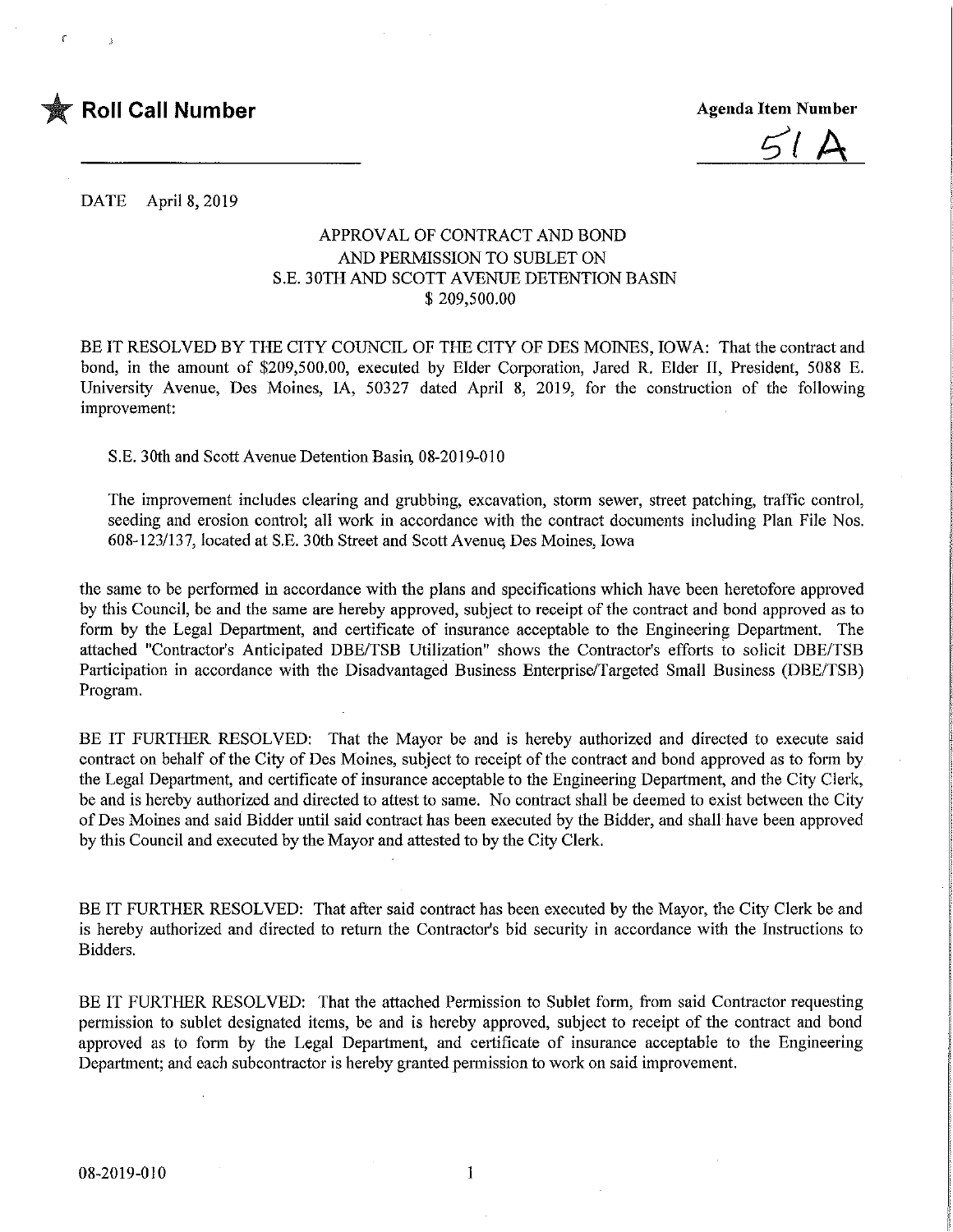

 $\hat{I}$ 

 $\leq$ / $\overline{A}$ 

 $\bar{z}$ 

DATE April 8, 2019

BE IT FURTHER RESOLVED: That the Des Moines Finance Director is hereby authorized to encumber this contract amount against the funds as identified below, and to acquire Builder's Risk Insurance, if appropriate, for the above referenced improvement.

| (City Council Communication Number | $ 9- 60 $ | attached) |
|------------------------------------|-----------|-----------|
|                                    |           |           |

to adopt. Moved by

FORM APPROVED

Kathleen Vanderpool Deputy City Attorney

Funding Source: 2019-2020 CIP, Page Storm – 4, City-wide Storm Water Utility Projects, SM057, Storm Water Utility Punds 'Utility Funds

| <b>COUNCIL ACTION</b> | <b>YEAS</b> | <b>NAYS</b> | <b>PASS</b> | <b>ABSENT</b>   | I, Diane Rauh, City Clerk of said City Council, hereby     |
|-----------------------|-------------|-------------|-------------|-----------------|------------------------------------------------------------|
| <b>COWNIE</b>         |             |             |             |                 | certify that at a meeting of the City Council, held on the |
| <b>BOESEN</b>         |             |             |             |                 | above date, among other proceedings the above was          |
| <b>COLEMAN</b>        |             |             |             |                 | adopted.                                                   |
| <b>GATTO</b>          |             |             |             |                 |                                                            |
| <b>GRAY</b>           |             |             |             |                 | IN WITNESS WHEREOF, I have hereunto set my hand            |
| <b>MANDELBAUM</b>     |             |             |             |                 | and affixed my seal the day and year first above written.  |
| WESTERGAARD           |             |             |             |                 |                                                            |
| <b>TOTAL</b>          |             |             |             |                 |                                                            |
| <b>MOTION CARRIED</b> |             |             |             | <b>APPROVED</b> |                                                            |
|                       |             |             |             |                 |                                                            |
|                       |             |             |             |                 |                                                            |
|                       |             |             |             |                 |                                                            |
|                       |             |             |             | Mayor           |                                                            |
|                       |             |             |             |                 | City Clerk                                                 |
|                       |             |             |             |                 |                                                            |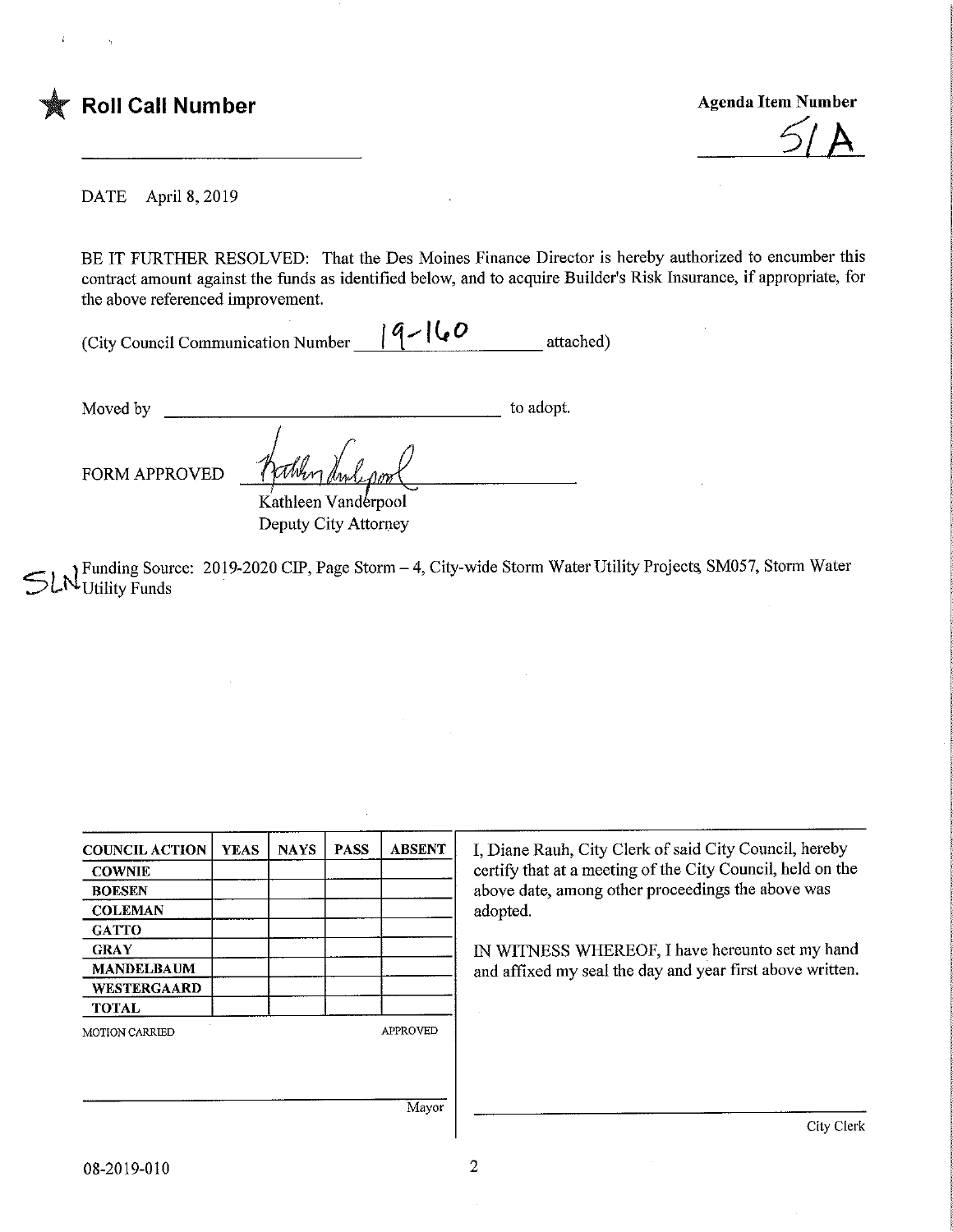Department of Engineering City of Des Moines, Iowa



## CONTRACTOR'S ANTICIPATED DBETSB UTILIZATION

### S.E. 30th and Scott Avenue Detention Basin

#### Activity ID 08-2019-010

On March 12, 2019, Elder Corporation, Jared R. Elder II, President, 5088 E. Umversity Avenue, Des Moines, 1A 50327 submitted a proposal for construction of the S.E. 30th and Scott Avenue Detention Basin, Activity ID 08-2019-010, which the City Council has determined to be the lowest responsible, responsive bid for said project in the amount of \$209,500.00. The proposal included a statement that the Disadvantaged Business Enterprise/Targeted Small Business (DBE/TSB) Program shall apply to this project.

The Engineering Department has prepared this report summarizing the information that Elder Corporation, has submitted indicating that it anticipates utilizing the following DBE/TSB companies on this project:

| DBE/TSB Name                                | Description of Work                    | <b>Estimated Amount</b> |
|---------------------------------------------|----------------------------------------|-------------------------|
| Paving & Patching<br>Paco Construction, LLC |                                        | \$20,310.00             |
|                                             | <b>Estimated DBE/TSB Participation</b> | \$20,310.00             |
|                                             | <b>Elder Corporation Amount</b>        | \$209,500.00            |
|                                             | Percentage of DBE/TSB Participation    | 9.69%                   |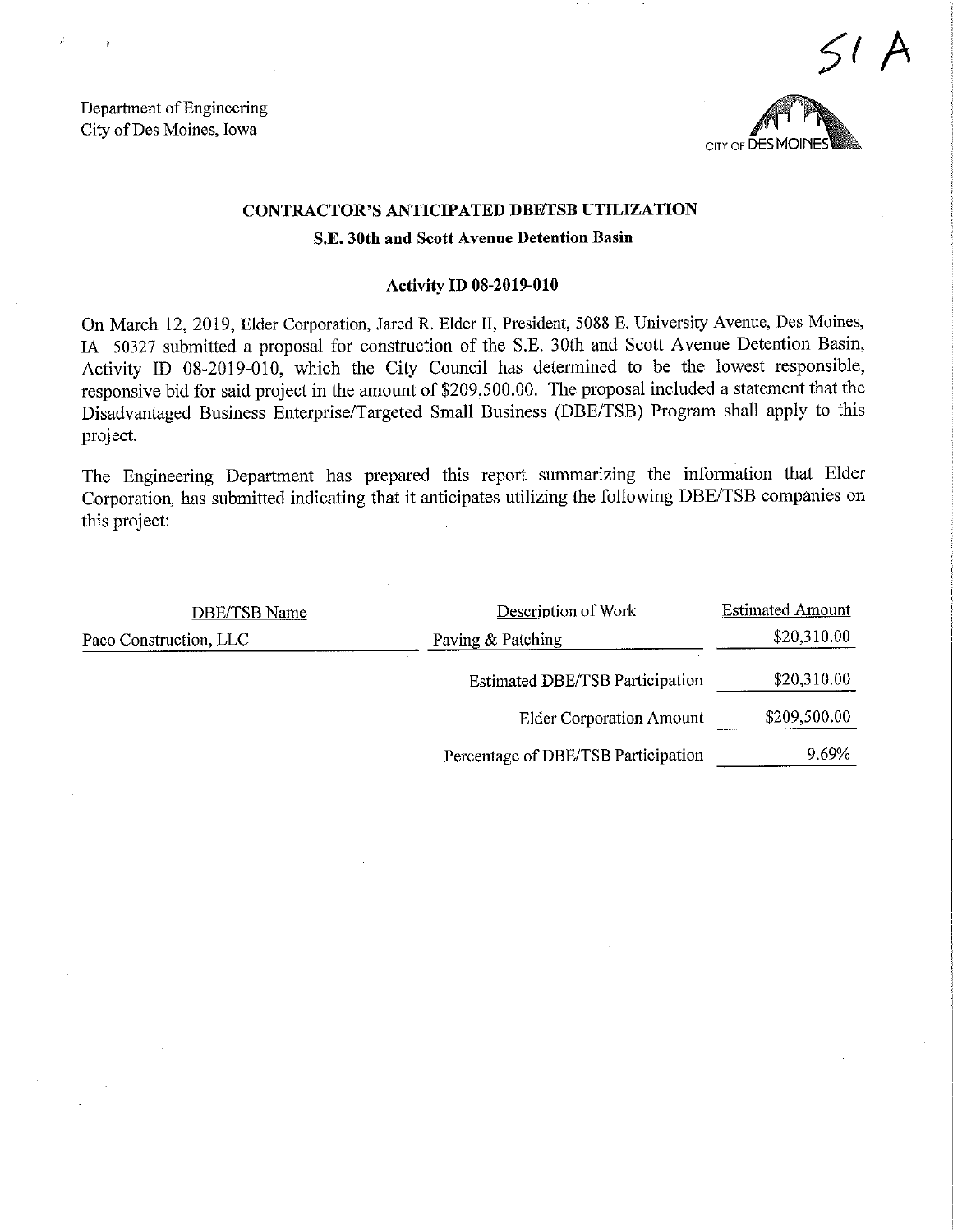#### ENGINEERING DEPARTMENT CITY OF DES MOINES, IOWA

Activity ID Date

 $3/15/2019$  $5<sub>l</sub>$ 

08-2019-010

# PERMISSION TO SUBLET

| Project                                    | S.E. 30th and Scott Avenue Detention Basin       |                                                                                                                                       |                             |                   |                                             |                      |                                                      |  |
|--------------------------------------------|--------------------------------------------------|---------------------------------------------------------------------------------------------------------------------------------------|-----------------------------|-------------------|---------------------------------------------|----------------------|------------------------------------------------------|--|
| Contractor                                 | Elder Corporation                                |                                                                                                                                       |                             |                   |                                             |                      |                                                      |  |
| Federal Tax ID                             | 42-1248691                                       | Contract No.                                                                                                                          | 15263                       |                   | Sublet Request No.<br>1                     |                      |                                                      |  |
| <b>ITEM TO BE SUBLET</b>                   |                                                  | ORGANIZATION<br>TO PERFORM<br><b>WORK</b>                                                                                             |                             | <b>DBE</b><br>Y/N | COST OF<br><b>SPECIALTY</b><br><b>TTEMS</b> |                      | <b>TOTAL COST</b><br><b>OF WORK</b><br><b>SUBLET</b> |  |
| Erosion Control & Seeding                  |                                                  | Soil-Tek<br>PO Box 738<br>Grimes, IA 50111<br>$(515)$ 986-3527<br>Federal Tax ID 20-0521477                                           |                             | No                |                                             | \$12,950.00          |                                                      |  |
| Traffic Control                            | -13                                              | Iowa Plains Signing, Inc.<br>P.O. Box 654<br>1110 W. 6th Avenue<br>Slater, IA 50244<br>$(515) 685 - 3536$<br>Federal Tax ID42-1501734 | $\mathcal{L}_{\mathcal{A}}$ | No                |                                             | \$4,675.00           |                                                      |  |
| Paving & Patching                          |                                                  | Paco Construction, LLC<br>9410 SE 56th Avenue<br>Runnells, IA 50237<br>$(515) 240 - 0625$<br>Federal Tax ID20-4493861<br>Previous     |                             | Yes               | This                                        | \$20,310.00<br>Total |                                                      |  |
|                                            |                                                  |                                                                                                                                       | Request                     |                   | Request                                     | To Date              |                                                      |  |
| Cost of Items Sublet                       |                                                  |                                                                                                                                       |                             |                   | \$37,935.00                                 | \$37,935.00          | (a)                                                  |  |
| Cost of Specialty Items Sublet             |                                                  |                                                                                                                                       |                             |                   |                                             |                      | (b)                                                  |  |
| Cost of Sublet Items Less Speciality Items |                                                  |                                                                                                                                       |                             | \$37,935.00       | \$37,935.00                                 | (c)                  |                                                      |  |
| Contract Amount                            |                                                  |                                                                                                                                       |                             |                   |                                             | \$209,500.00         | (d)                                                  |  |
|                                            | Contract Amount Less Total Specialty Items (d-b) |                                                                                                                                       |                             |                   |                                             | \$209,500.00         | (e)                                                  |  |
|                                            | Percentage of Contract Sublet to Date (c/c)      |                                                                                                                                       |                             |                   |                                             | 18.11%               |                                                      |  |

The prime contractor's request for Permission to Sublet the above items of work is approved with the understanding that the prime contractor shall be held responsible for the subcontractors' full compliance of all terms of the contract.

Attachment: Contractor's Letter Requesting Subletting

Form Routing: Project Engr. - City Engr. -Engr. Admin. - City Clerk/City Manager -Engr. Admin - Distribution

Form Distribution

Original - Project File Copy - Project Engineer Copy - Prime Contractor